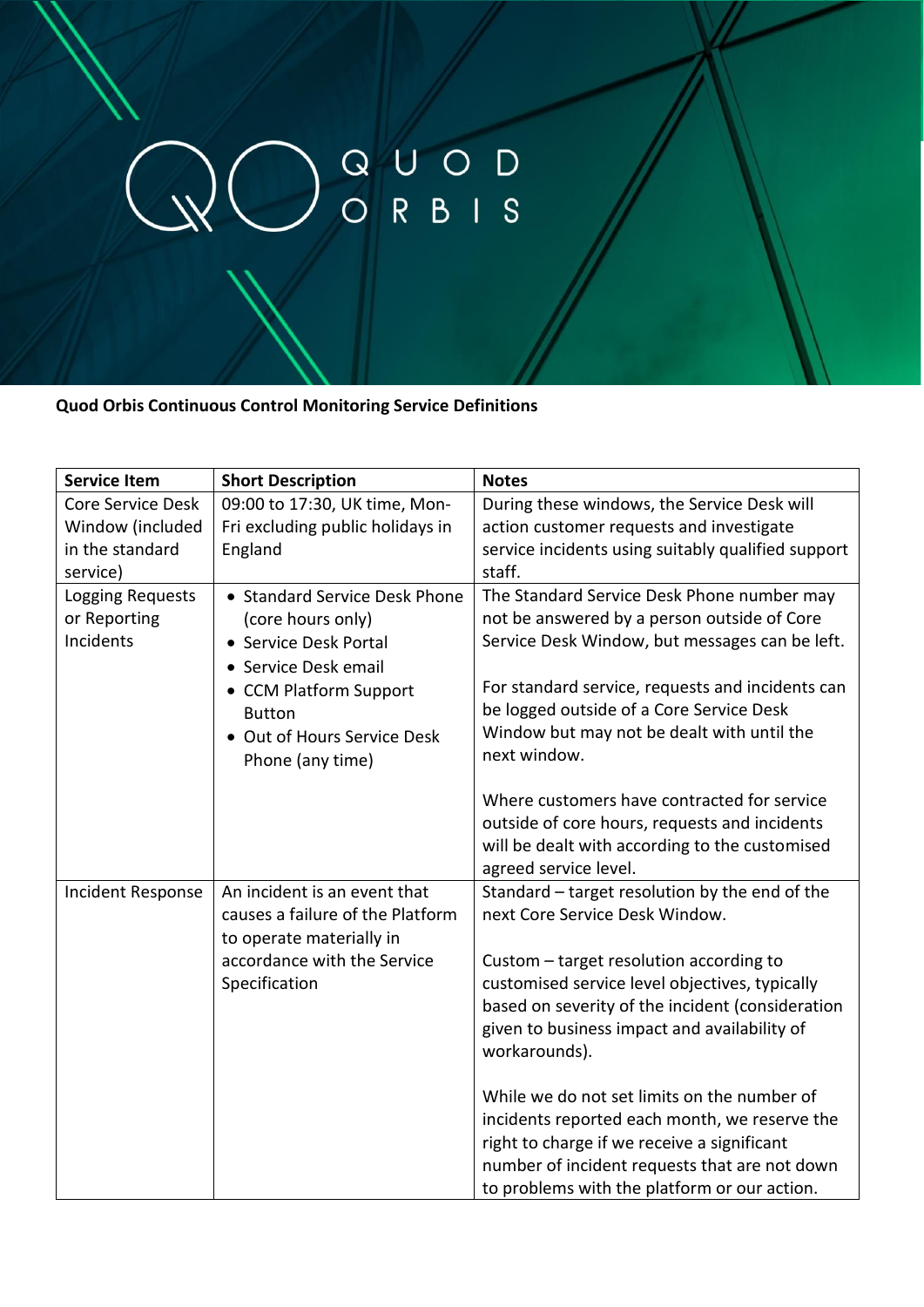## QO QUOD

| <b>Service Item</b>                | <b>Short Description</b>                                                                                                                                                                                                                                                                                                                                   | <b>Notes</b>                                                                                                                                                                                                                                                                                                                                                                                                                                                                                                                                                                                                                                                                                                                                                                                                                                                                                                                                                                                                                                                      |
|------------------------------------|------------------------------------------------------------------------------------------------------------------------------------------------------------------------------------------------------------------------------------------------------------------------------------------------------------------------------------------------------------|-------------------------------------------------------------------------------------------------------------------------------------------------------------------------------------------------------------------------------------------------------------------------------------------------------------------------------------------------------------------------------------------------------------------------------------------------------------------------------------------------------------------------------------------------------------------------------------------------------------------------------------------------------------------------------------------------------------------------------------------------------------------------------------------------------------------------------------------------------------------------------------------------------------------------------------------------------------------------------------------------------------------------------------------------------------------|
| Service Request                    | A service request is a standard,<br>simple and low risk change or<br>information request that does<br>not require a change<br>assessment, additional<br>approvals (e.g., CAB) or<br>implementation within a<br>specific change window.                                                                                                                     | Standard – target implementation by the end of<br>the next Core Service Desk Window. Up to 10<br>service requests per month included as<br>standard, additional requests can be provided at<br>a price to be agreed.                                                                                                                                                                                                                                                                                                                                                                                                                                                                                                                                                                                                                                                                                                                                                                                                                                              |
|                                    | Examples include<br>adding/removing authorised<br>users, or changes to email<br>distribution lists for reports.                                                                                                                                                                                                                                            |                                                                                                                                                                                                                                                                                                                                                                                                                                                                                                                                                                                                                                                                                                                                                                                                                                                                                                                                                                                                                                                                   |
| Change Request                     | A change requested by the<br>customer where an impact/risk<br>assessment, additional<br>approvals (e.g., CAB), or<br>implementation within a<br>specific change window is<br>required.<br>Examples include changes to<br>customer data provenance,<br>data sources, platform<br>functionality, or mappings to<br>customer-specific controls<br>frameworks. | Quod Orbis will work with the customer to<br>define the change required, estimate the time<br>and effort involved, and provide support<br>through the change assessment and approvals<br>process. Quod Orbis will provide an estimate of<br>costs and will implement the changes when<br>these are agreed by the customer. Any Quod<br>Orbis work required outside of the hours<br>covered by the agreement with the customer<br>will be reflected in the cost estimates.<br>The cost estimates will be based on the agreed<br>daily rates for Consultants, Controls Subject<br>Matter Experts and Developers as appropriate.<br>It should be noted that CCM Platform upgrades<br>and enhancements as part of the general<br>product development are included as standard.<br>If a customer change request is already included<br>in the development roadmap, or if Quod Orbis<br>agree that the requested change would make a<br>valuable addition to the roadmap, then due<br>account will be taken when providing the<br>change cost estimate to the customer. |
| Regulatory<br>Framework<br>Changes | Changes to regulatory or<br>industry standard frameworks<br>are reflected in the CCM<br>Platform as standard.                                                                                                                                                                                                                                              | An unlimited number of changes required to<br>reflect changes in regulatory frameworks are<br>included as standard.<br>This excludes customer-specific frameworks,                                                                                                                                                                                                                                                                                                                                                                                                                                                                                                                                                                                                                                                                                                                                                                                                                                                                                                |
|                                    |                                                                                                                                                                                                                                                                                                                                                            | where changes can be provided at an agreed<br>cost (see Change Request above).                                                                                                                                                                                                                                                                                                                                                                                                                                                                                                                                                                                                                                                                                                                                                                                                                                                                                                                                                                                    |